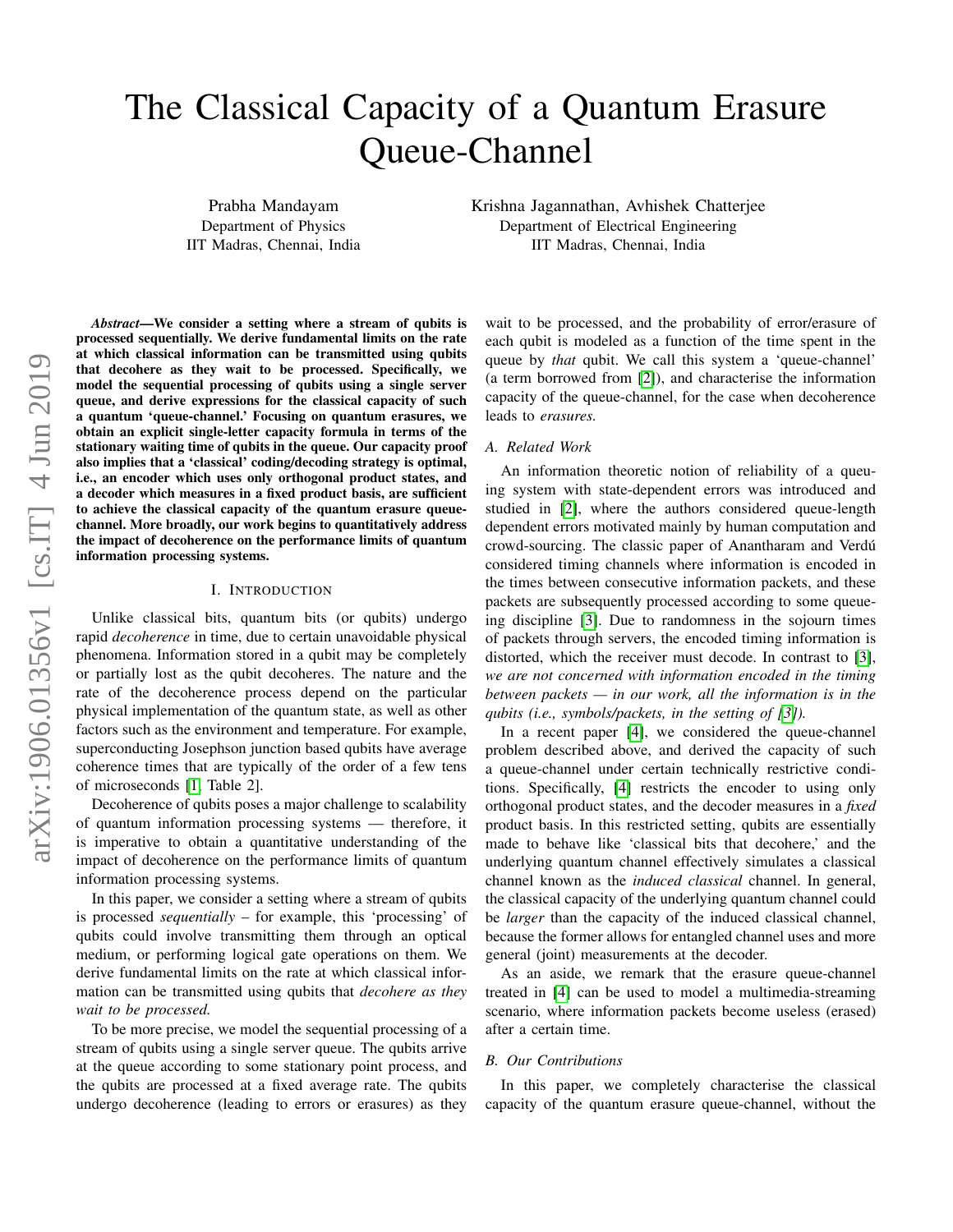restrictions in [\[4\]](#page-5-3). Specifically, we allow for possibly entangled channel uses by the encoder, and arbitrary measurements at the decoder.

Notably, we show that the erasure queue-channel capacity remains the *same* as the capacity expression derived in [\[4,](#page-5-3) Theorem 1] for the induced classical channel. That is, the capacity does not increase by allowing for entangled channel uses by the encoder, and arbitrary measurements at the decoder. In other words, the classical coding/decoding strategy in [\[4\]](#page-5-3) (proposed for the induced classical channel), is indeed sufficient to realise the classical capacity of the underlying quantum erasure queue-channel.

In hindsight, this result may not be altogether surprising, considering that the classical capacity of the *memoryless* quantum erasure channel is the same as the capacity of the classical erasure channel. In other words, a classical coding strategy is sufficient to realise the classical capacity of the (memoryless) quantum erasure channel – see [\[5\]](#page-5-4).

Proving the erasure queue-channel capacity result involves overcoming some technical challenges. First, the erasure queue-channel is non-stationary. Second, the erasure events corresponding to consecutive qubits are correlated through their waiting times, which are in turn governed by the queuing process. This leads to memory across consecutive channel uses.

Interestingly, we note that the capacity result in [\[4,](#page-5-3) Theorem 1] for the induced classical channel readily offers an 'achievable rate' for the quantum erasure queue-channel – after all, any rate that is achievable with the restrictions in [\[4\]](#page-5-3) can be achieved without those restrictions. Much of the technical challenge therefore lies in proving a 'converse theorem,' i.e., in showing a capacity upper bound that matches the expression in [\[4,](#page-5-3) Theorem 1].

Our upper bound proof proceeds via the following key steps. The first step involves showing a certain conditional independence of n consecutive channel uses, *conditioned* on the sequence of qubit waiting times  $(W_1, W_2, \ldots, W_n)$ . Specifically, we show that the  $n$ -qubit queue-channel factors into a *tensor product* of single-use erasure channels, for any given sequence of the waiting times. Next, we use a general capacity upper bound proved in [\[6,](#page-5-5) Lemma 5], which we then simplify using the conditional independence result from the first step. Finally, we invoke the celebrated *additivity* result of Holevo [\[7\]](#page-5-6) for the quantum erasure channel, and obtain a single-letter capacity upper bound. This upper bound matches the achievable rate using classical coding/decoding strategies, completing the proof.

## II. SYSTEM MODEL

<span id="page-1-0"></span>The model we study is similar to the one considered in [\[4\]](#page-5-3). Specifically, a source generates a classical bit stream, which is encoded into qubits. These qubits are sent sequentially to a continuous-time single server queue according to a stationary point process of rate  $\lambda$ . The service times for each qubit are independent and identically distributed (i.i.d.). After getting



Fig. 1. Schematic of the queue-channel depicting the case of quantum erasure.

processed by the server, each qubit is measured and interpreted as a classical bit.

The service time of the jth qubit is denoted by  $S_i$  and has a cumulative distribution  $F_S$ . The average service rate of each qubit is  $\mu$ , i.e.,  $\mathbf{E}_{F_S}[S] = 1/\mu$ . In the interest of simplicity and tractability, we assume Poisson arrivals, i.e., the time between two consecutive arrivals is i.i.d. with an exponential distribution with parameter  $\lambda$ . For stability of the queue, we assume  $\lambda < \mu$ . For ease of notation let us assume  $\mu = 1$ . (Our results easily extend to general  $\mu$ ). For the service discipline, we consider First-Come-First-Served (FCFS).

Let  $A_j$  and  $D_j$  be the arrival and the departure epochs of jth qubit, respectively and  $W_j = D_j - A_j$  be the total time that *j*th qubit spends in the queue.

#### *A. Noise Model*

As the qubits wait to be served, they undergo decoherence, leading to errors at the receiver. This decoherence is modeled in general as a completely positive trace preserving (CPTP) map on the the qubit states [\[8\]](#page-5-7). In general, a given symbol  $X_i \in \mathcal{X}$ , is encoded as a positive trace-class operator (called the *density operator*)  $\rho_i$  on a Hilbert space  $\mathcal{H}^A$  of dimension |X|. The noise channel is denoted as a map  $\mathcal{N} : \mathcal{S}(\mathcal{H}^A) \rightarrow$  $\mathcal{S}(\mathcal{H}^B)$ , where  $\mathcal{S}(\mathcal{H}^A)$  ( $\mathcal{S}(\mathcal{H}^B)$ ) denotes the set of density operators on the *input* Hilbert space  $\mathcal{H}^A$  (*output* Hilbert space  $\mathcal{H}^B$ ). The probability that a given state  $\rho_i$  undergoes decoherence is indeed a function of the waiting time  $W_i$  and the noise map is accordingly parameterized in terms of the waiting time as  $\mathcal{N}_{W_j}$ . The noisy output state after the action of the map  $\mathcal{N}_{W_j}$  is denoted as  $\sigma_j \equiv \mathcal{N}_{W_j}(\rho_j)$ . This noisy state is measured by the receiver by performing a general quantum measurement and decoded as the output symbol  $Y_i \in \mathcal{Y}$ .

An  $n$ -length transmission over the above channel is denoted as follows. Inputs are drawn from the set  $\mathcal{X}^{(n)}$  of length n symbols  $\{X^n = (X_1X_2...X_n)\}\$ , and encoded into density operators  $\rho_{X^n} \in \mathcal{S}((\mathcal{H}^A)^{\otimes n})$  on an *n*-fold tensor product of the input Hilbert space  $\mathcal{H}^A$ . The *n*-qubit channel is denoted  $\mathcal{N}_{W^n}^{(n)}$  and parameterized by the sequence of waiting times  $W^n = (W_1, W_2, \ldots, W_n)$ . Note that the encoded state  $\rho_{X^n}$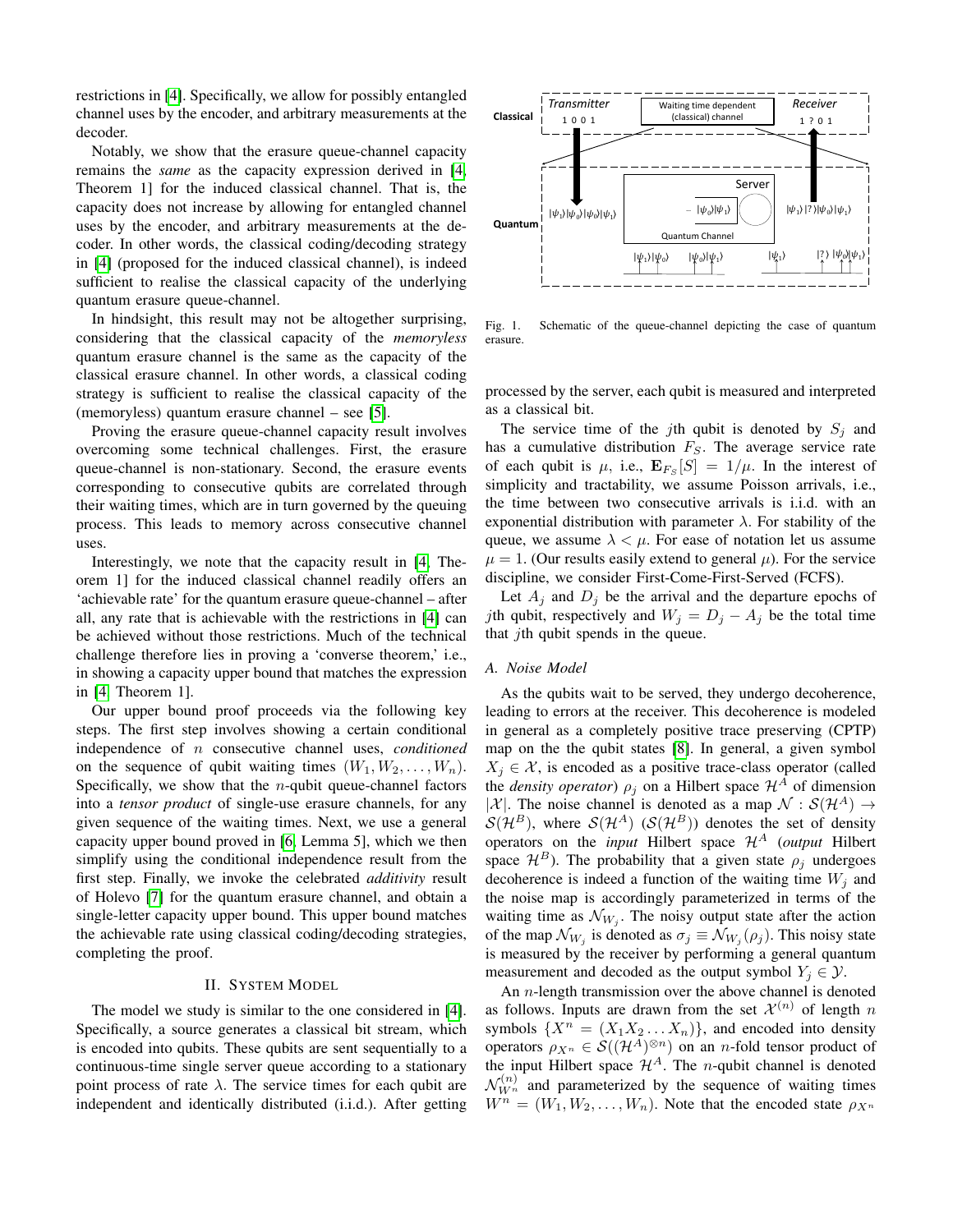could be entangled across multiple channel uses. Furthermore, in general, the *n*-qubit queue-channel is not a stationary, memoryless channel and does not automatically factor into an n-fold tensor product of single qubit channels.

We refer to this system as a quantum queue-channel, and characterize the classical capacity of this system (in bits/sec).

In this paper, we restrict attention to a quantum erasure channel [\[9\]](#page-5-8) which acts on the *j*th state  $\rho_j$  as follows:  $\rho_j$ remains unaffected with probability  $1 - p(W_j)$ , and is erased to a (fixed) erasure state  $|e\rangle\langle e|$  with probability  $p(W_i)$ , where  $p : [0, \infty) \to [0, 1]$  is typically increasing.

Note that we have modelled the erasure probability of the jth qubit as an explicit function of the time  $W_i$  spent in the queue. For instance, in several physical scenarios, the decoherence time of a single qubit maybe modelled as an exponential random variable. In other words, the probability of a qubit erasure after waiting for a time  $W$  is given by  $p(W) = 1 - e^{-\kappa W}$ , where  $1/\kappa$  is a characteristic time constant of the physical system under consideration [\[8,](#page-5-7) Section 8.3].

#### III. QUANTUM QUEUE-CHANNEL CAPACITY

We are interested in defining and computing the information capacity of the waiting time dependent queue-channel.

#### *A. Definitions*

Let M be the message transmitted from a set M and  $\tilde{M} \in$ M be its estimate at the receiver.

*Definition 1:* An  $(n, R, \epsilon, T)$  quantum code consists of an encoding function  $X^n = f(M)$ , leading to an encoded *n*-qubit quantum state  $\rho_{X^n}$  corresponding to message M, and the decoding function  $\hat{M} = g(\Lambda, \mathcal{N}^{(n)}(\rho_{X^n}), A^n, D^n)$ corresponding to a measurement  $\Lambda$  at the receiver's end, where the cardinality of the message set  $|\mathcal{M}| = 2^{nR}$ , and for each codeword, the expected total time for all the symbols to reach the receiver is less than T.

*Definition 2:* If the decoder chooses  $\hat{M}$  with average probability of error less than  $\epsilon$ , the code is said to be  $\epsilon$ -achievable. For any  $0 < \epsilon < 1$ , if there exists an  $\epsilon$ -achievable code  $(n, R, \epsilon, T)$ , the rate  $\frac{R}{T}$  is said to be achievable.

*Definition 3:* The information capacity of the queuechannel is the supremum of all achievable rates for a given (Poisson) arrival process with arrival rate  $\lambda$  and is denoted by C bits per unit time.

Note that the information capacity of the queue-channel depends on the arrival rate, the service process, and the noise model. We assume that the receiver knows the realization of the arrival and the departure time of each symbol.

In order to evaluate the classical capacity of the quantum queue-channel, we invoke the capacity formula obtained in [\[6\]](#page-5-5), for the classical capacity of general quantum channels which are neither stationary nor memoryless. The following proposition is a direct consequence of the general channel capacity expression in [\[6\]](#page-5-5).

*Proposition 1:* The capacity of the queue-channel (in bits/sec) described in Sec. [II](#page-1-0) is given by

<span id="page-2-0"></span>
$$
C = \lambda \sup_{\{\vec{P}, \vec{\rho}\}} \underline{\mathbf{I}}(\{\vec{P}, \vec{\rho}\}, \vec{\mathcal{N}}_{\vec{W}}), \tag{1}
$$

where,  $\underline{\mathbf{I}}(\{\vec{P}, \vec{\rho}\}, \vec{\mathcal{N}}_{\vec{W}})$  is the quantum analog of the spectral inf-information rate defined in [\[10\]](#page-5-9). Here,  $\vec{P}$  is the totality of sequences  $\{P^n(X^n)\}_{n=1}^{\infty}$  of probability distributions (with finite support) over input sequences  $X^n$ , and  $\{\vec{\rho}\}$  denotes the sequences of states  $\{\rho_{X^n}\}\)$  corresponding to the encoding  $X^n \rightarrow \rho_{X^n}$ . Finally,  $\overrightarrow{\mathcal{N}}_{\overrightarrow{W}}$  denotes the sequence of channels  $\{N_{W^{(n)}}^{(n)}\}_{n=1}^{\infty}$ , which are parameterised by the corresponding waiting time sequences  $\{W^{(n)}\}_{n=1}^{\infty}$ .

## *B. Erasure Queue-Channels*

Erasure channels are ubiquitous in classical as well as quantum information theory. Our model captures a quantum information system where qubits decohere with time into erased (or non-informative) quantum states.

A single-use quantum erasure channel, for a qubit with waiting time  $W_1$  is characterized by a pair of noise operators (or *Kraus* operators), namely the operator  $E : \rho_1 \rightarrow |e\rangle\langle e|$ which maps any input density operator  $\rho_1$  to a fixed erasure state  $|e\rangle\langle e|$ , and the identity operator  $I : \rho_1 \to \rho_1$ . If the input state has a waiting time  $W_1$ , the erasure and identity operations occur with probabilities  $q_E(W_1) = p(W_1)$  and  $q_I(W_1) = 1 - p(W_1)$  respectively. Thus, the final state after the action of the erasure queue-channel for a given input state  $\rho_1$ , with waiting time  $W_1$  is,

$$
\mathcal{N}_{W_1}(\rho_1) = q_E(W_1) E \rho_1 E^{\dagger} + q_I(W_1) \rho_1.
$$

*Theorem 1:* For the erasure queue-channel defined above, the capacity  $C = \lambda \mathbf{E}_{\pi} [1 - p(W)]$  bits/sec, irrespective of the receiver's knowledge of the arrival and the departure times, where  $\pi$  is the stationary distribution of the waiting time in the queue.

*Proof Outline:* Obtaining the queue-channel capacity of the quantum erasure channel poses certain technical challenges, since the erasure probabilities are correlated across different channel uses. In other words, the probability that the  $i<sup>th</sup>$  qubit gets erased is a function of its waiting time in the queue, which in turn depends on the waiting time of the previous  $(i - 1)$ <sup>th</sup> qubit and so on. Furthermore, the channel is non-stationary. However, for the queue-channel model considered here, the n-qubit queue-channel does factor into a *tensor product* of single-use channels, *conditioned* on the sequence of waiting times  $(W_1, W_2, \ldots, W_n)$ . This is formally shown in Lemma [1](#page-3-0) below.

In order to obtain an *upper bound on capacity*, we proceed via the following key steps. First, we invoke an upper bound proved in [\[6,](#page-5-5) Lemma 5], to bound the capacity as the limit inferior of the *Holevo capacity* of a sequence of erasure channels. Next, we use the tensor product from of the channel obtained in Lemma [1](#page-3-0) in conjunction with the celebrated *additivity* result of Holevo [\[7\]](#page-5-6) for the quantum erasure channel. This results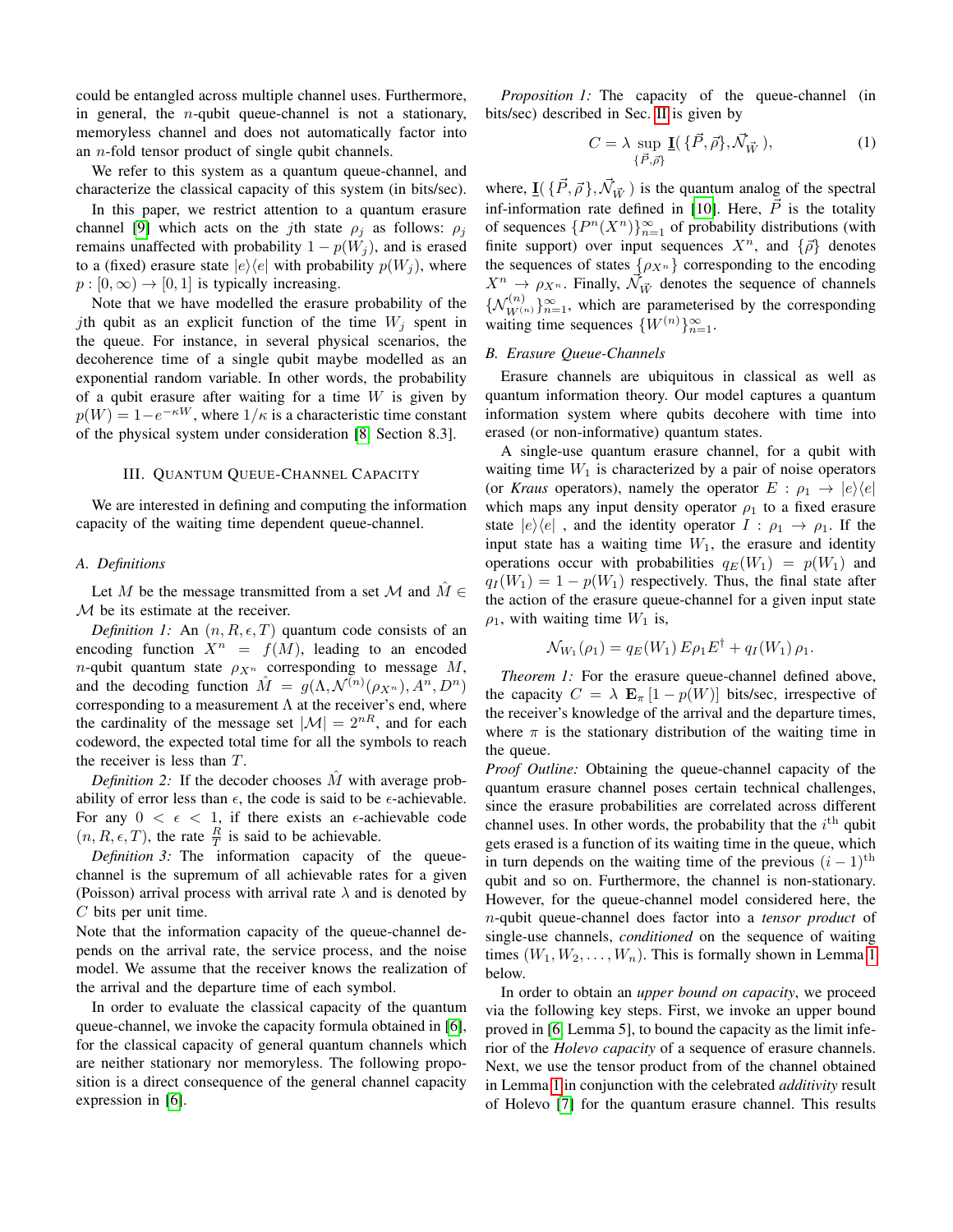<span id="page-3-2"></span>
$$
\mathcal{N}_{W^{(n)}}^{(n)}(\rho_{12...n}) = \sum_{k_1, k_2, ..., k_n} q_{k_1 k_2...k_n} (W_1, W_2, ..., W_n) A_{k_1} \otimes A_{k_2} ... \otimes A_{k_n} (\rho_{12...n}) A_{k_1}^{\dagger} \otimes A_{k_2}^{\dagger} ... \otimes A_{k_n}^{\dagger}
$$
  
\n
$$
= \sum_{k_1, k_2, ..., k_n} q_{k_1} (W_1) q_{k_2} (W_2) ... q_{k_n} (W_n) A_{k_1} \otimes A_{k_2} ... \otimes A_{k_n} (\rho_{12...n}) A_{k_1}^{\dagger} \otimes A_{k_2}^{\dagger} ... \otimes A_{k_n}
$$
  
\n
$$
= (\mathcal{N}_{W_1} \otimes \mathcal{N}_{W_2} ... \otimes \mathcal{N}_{W_n}) (\rho_{12...n}).
$$
\n(2)

in a single-letter expression for the queue-channel capacity of the quantum erasure channel, as shown in Proposition [2.](#page-3-1)

Finally, the *achievability* proof follows by fixing a classical encoding and decoding strategy and showing that the capacity of the induced classical channel does indeed coincide with the upper bound.

<span id="page-3-0"></span>*Lemma 1 (Conditional independence):* The n-qubit erasure queue-channel factors into a tensor product of single-qubit erasure channels, conditioned on the sequence of waiting times  $(W_1, W_2, \ldots, W_n).$ 

*Proof:* Recall that the single-qubit erasure channel with associated waiting time  $W_1$  can be described using the operators  $\{E, I\}$  with associated probabilities of occurrence denoted as  $q_E(W_1), q_I(W_1)$  respectively. Consider a sequence of n qubits transmitted via the erasure queue-channel with associated waiting times  $W_1, W_2, \ldots, W_n$ . The *n*-qubit erasure channel maybe described via  $n$ -fold tensor-product operators of the form  $\{A_1 \otimes A_2 \otimes \ldots \otimes A_n\}$ , where each singlequbit operator  $A_i \in \{E, I\}$ . There are  $2^n$  such operators, occurring with probabilities  $q_{k_1k_2...k_n}(W_1, W_2, ..., W_n)$ , with the indices  $k_i \in \{E, I\}$ , depending on whether  $A_i$  was an erasure or the identity operator.

This n-fold channel is a non-iid, correlated quantum channel in general, since the joint distribution  $q_{k_1k_2...k_n}(W_1, W_2, \ldots, W_n)$  does not factor into a product of the individual error probabilities for each qubit. However, for an FCFS queue, the probabilities  $q_{k_1 k_2...k_n}$  satisfy the Markov property,  $q_{k_1 k_2...k_n} = q_{k_n | k_{n-1}} q_{k_{n-1} | k_{n-2}} ... q_{k_2 | k_1} q_{k_1}$ . Furthermore, conditioned on the the waiting time sequence  $W^{(n)} = (W_1, W_2, \dots, W_n)$ , the conditional probabilities simply reduce to  $q_{k_i|k_{i-1}} = q_{k_i}(W_i)$ .

Therefore, conditioned on the waiting times  $(W_1, W_2, \ldots, W_n)$  we may represent the action of the *n*-qubit channel on any *n*-qubit state  $\rho_{12...n}$  as shown in [\(2\)](#page-3-2). In other words, conditioned on the waiting time sequence  $W<sup>n</sup>$ , the *n*-qubit channel factors into an *n*-fold tensor product of the form  $\mathcal{N}_{W_1} \otimes \mathcal{N}_{W_2} \otimes \ldots \otimes \mathcal{N}_{W_n}$ , as desired.

We next state and prove an upper bound on the queuechannel capacity of the quantum erasure channel.

*Proposition 2 (Upper bound on Capacity):* The capacity of the quantum erasure queue-channel  $C \leq \lambda \mathbf{E}_{\pi}$  [1 –  $p(W)$ ].

*Proof:* We start with an upperbound on the quantum analog of the inf-information rate proved in [\[6,](#page-5-5) Lemma 5]:

$$
\underline{\mathbf{I}}(\{\vec{P},\vec{\rho}\}\vec{\mathcal{N}}) \leq \liminf_{n \to \infty} \frac{1}{n} \chi(\{P^{(n)}, \rho_{X^n}\}, \mathcal{N}_{W^{(n)}}^{(n)}),
$$

where,  $\chi(\lbrace P^{(n)}, \rho_{X^n}\rbrace, \mathcal{N}_{W^n}^{(n)})$  is the Holevo information of the ensemble  $\{P^{(n)}(X^n), \mathcal{N}_{W^{(n)}}^{(n)}(\rho_{X^n})\}.$ 

Recall that the Holevo information of an ensemble  $\mathcal{E} \equiv$  ${P_x, \mathcal{N}(\rho_x)}$  is defined as the von Neumann entropy difference [\[9\]](#page-5-8),

$$
\chi(\lbrace P_x, \mathcal{N}(\rho_x) \rbrace) = H\left(\sum_x P_x \mathcal{N}(\rho_x)\right) - \sum_x p_x H(\mathcal{N}(\rho_x)).
$$

The supremum of this entropy difference over all input ensembles  $\{P(x), \rho_x\}$  defines the Holevo capacity of the channel  $\mathcal{N}$ :

$$
\chi(\mathcal{N}) := \sup_{\{P(x),\rho_x\}} \chi(\{P_x,\mathcal{N}(\rho_x)\}).
$$

Consider now the Holevo capacity  $\chi(\mathcal{N}_{W^{(n)}}^{(n)})$  of the *n*-qubit erasure queue-channel, for a given sequence of waiting times  $W^{(n)}$ . Lemma [1](#page-3-0) implies that

$$
\chi(\mathcal{N}_{W^n}^{(n)}) = \chi(\mathcal{N}_{W_1} \otimes \mathcal{N}_{W_2} \otimes \ldots \otimes \mathcal{N}_{W_n}).
$$

Next we invoke the well known additivity property of the Holevo capacity of the quantum erasure channel [\[7\]](#page-5-6), to obtain, for any  $n$ ,

$$
\chi(\mathcal{N}_{W^n}^{(n)}) = \sum_{i=1}^n \chi(\mathcal{N}_{W_i}).
$$

Recasting this in terms of the Holevo information of the encoding ensemble for the  $n$ -qubit channel, we get,

<span id="page-3-3"></span>
$$
\sup_{\{P^n(X^n), \rho_{X^n}\}} \chi(\{P_{X^n}^n, \mathcal{N}_{W^{(n)}}^{(n)}(\rho_{X^n})\})
$$
\n
$$
= \sum_{i=1}^n \sup_{\{P_i(X_i), \rho_i\}} \chi(\{P(X_i), \mathcal{N}_{W_i}(\rho_i)\}). \tag{3}
$$

<span id="page-3-1"></span>Finally, we use the fact that the Holevo information of a single use erasure channel corresponding to waiting time  $W_i$  is given by [\[5\]](#page-5-4),

<span id="page-3-4"></span>
$$
\chi(\mathcal{N}_{W_i}) \equiv \sup_{\{P(x),\rho_x\}} \chi(\{P_x, \mathcal{N}_{W_i}(\rho_x)\}) = 1 - p(W_i). \tag{4}
$$

Combining the above sequence of steps, we thus get the following upper bound on the capacity of the erasure queue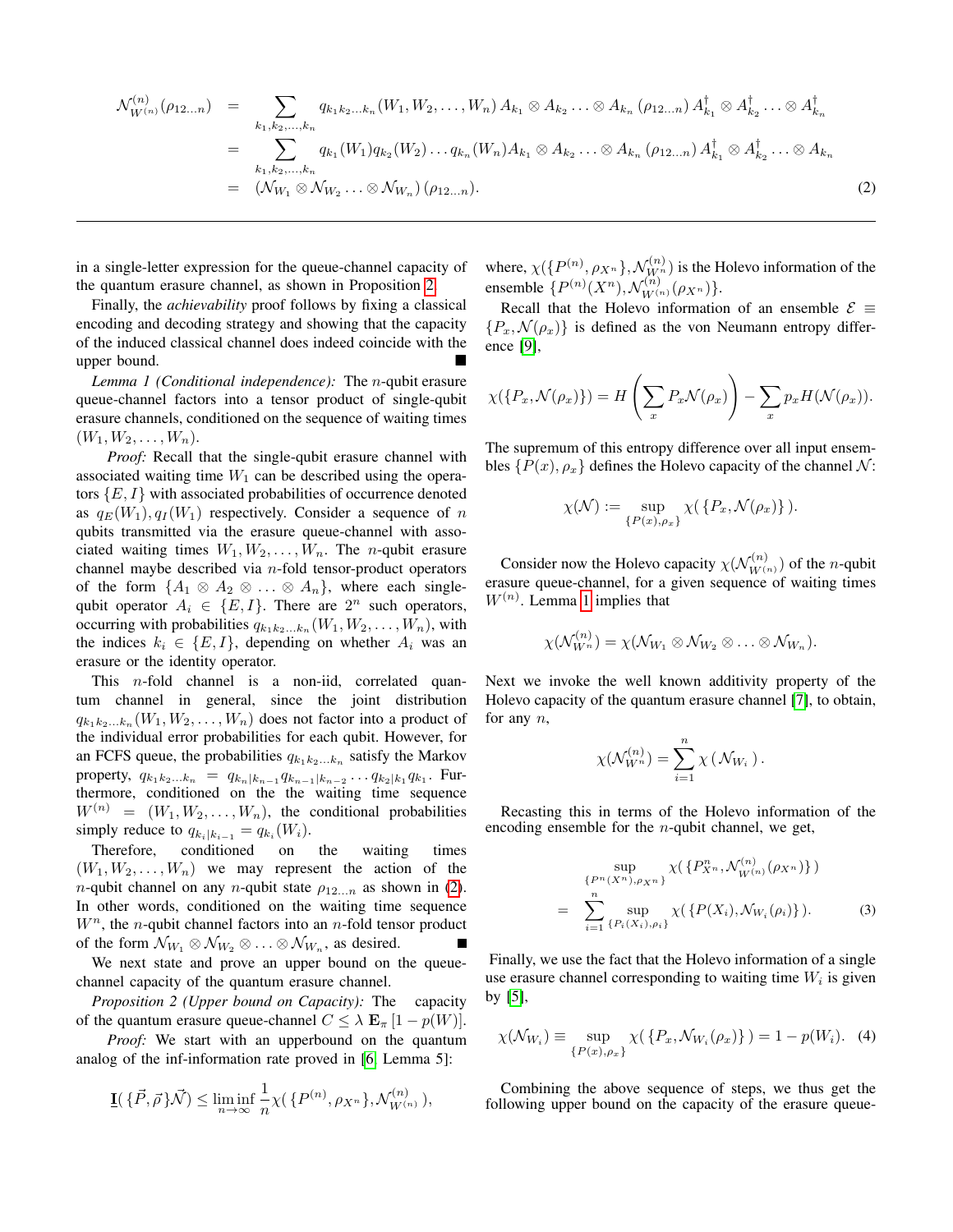channel:

$$
C \stackrel{\text{(a)}}{=} \lambda \sup_{\{\vec{P},\vec{\rho}\}} \underline{\mathbf{I}}(\{\vec{P},\vec{\rho}\},\vec{\mathcal{N}}_{\vec{W}})
$$
\n
$$
\stackrel{\text{(b)}}{\leq} \lambda \sup_{\{\vec{P},\vec{\rho}\}} \liminf_{n \to \infty} \frac{1}{n} \chi(\{P^{(n)}, \rho_{X^n}\}, \mathcal{N}_{W^{(n)}}^{(n)})
$$
\n
$$
\stackrel{\text{(c)}}{\leq} \lambda \liminf_{n \to \infty} \frac{1}{n} \sup_{\{\vec{P},\vec{\rho}\}} \chi(\{P^{(n)}, \rho_{X^n}\}, \mathcal{N}_{W^{(n)}}^{(n)})
$$
\n
$$
\stackrel{\text{(d)}}{=} \lambda \liminf_{n \to \infty} \frac{1}{n} \sum_{i=1}^n \sup_{\{P(X_i), \rho_i\}} \chi(\{P(X_i), \mathcal{N}_{W_i}(\rho_i)\})
$$
\n
$$
\stackrel{\text{(e)}}{=} \lambda \liminf_{n \to \infty} \frac{1}{n} \sum_{i=1}^n (1 - p(W_i)) \stackrel{\text{(f)}}{=} \lambda \mathbf{E}_{\pi} [1 - p(W)] \text{ a.s.}
$$

Here,  $(a)$  is simply the definition of the queue-channel capacity as stated in Eq.  $(1)$ , and,  $(b)$  is the upper bound from [\[6,](#page-5-5) Lemma 5]. The inequality in  $(c)$  follows from the fact that for each  $n$ , the Holevo information is upper bounded by the supremum over all input encodings. The equality in  $(d)$  follows from the conditional independence of the *n*-use channel and the additivity of the quantum erasure channel (see Eq. [\(3\)](#page-3-3)) and  $(e)$  simply uses the Holevo capacity of the single use quantum erasure channel stated in Eq.  $(4)$ . Finally,  $(f)$ follows from the ergodicity of the  $M/GI/1$  queue.

*Proposition 3 (Lower bound on Capacity (Achievability)):* The capacity of the quantum erasure queue-channel satisfies  $C \geq \lambda \mathbf{E}_{\pi} [1 - p(W)].$ 

*Proof:* We prove the lower bound by producing a particular encoding/decoding strategy that achieves the said capacity expression. In particular, we employ a classical strategy in which classical bits 0 and 1 are encoded into two fixed orthogonal states (say  $|\psi_0\rangle$  and  $|\psi_1\rangle$ ), and the decoder also measures in a fixed basis. The input codewords are unentangled across multiple channel uses and the decoder simply performs a product measurements. In this setting, the qubits essentially behave as classical bits, and the quantum erasure channel essentially simulates the *induced classical* channel. The capacity of the corresponding induced classical channel is equal to  $\lambda \mathbf{E}_{\pi}$  [1 – p(W)], as shown in [\[4,](#page-5-3) Theorem 1].

We remark that the above capacity result does not depend on the specific functional form of  $p(\cdot)$ . Further, the capacity result holds for any stationary and ergodic queue – i.e., it does not assume any specific queueing model. If we assume the functional form  $p(W) = 1 - \exp(-\kappa W)$  for the erasure probability, the following corollary is immediate.

*Corollary 1:* When the decoherence time of each qubit is exponentially distributed, i.e.,  $p(W) = 1 - \exp(-\kappa W)$ , the erasure queue-channel capacity is given by  $\lambda \mathbf{E}_{\pi}$   $\left[e^{-\kappa W}\right]$ bits/sec.

We remark that the capacity expression  $\lambda \mathbf{E}_{\pi} [e^{-\kappa W}]$  is simply  $\lambda$  times the Laplace transform of the stationary waiting time W, evaluated at  $\kappa$ , which is the rate of decoherence. Using Pollaczek-Khinchin formula for an FCFS M/GI/1 queue, we can obtain a closed-from expression for the capacity and the optimal arrival rate [\[4\]](#page-5-3).



<span id="page-4-0"></span>Fig. 2. The capacity of the M/M/1 queue-channel (in bits/sec) plotted as a function of the arrival rate  $\lambda$  for different values of the decoherence parameter κ.

*Proposition 4:* For an FCFS M/GI/1 erasure queuechannel (with  $p(W) = 1 - \exp(-\kappa W)$ ),

(i) the capacity is given by  $\frac{\lambda(1-\lambda)}{1-\alpha\lambda}$  bits/sec, and

(ii) the capacity is maximised at

$$
\lambda_{\mathsf{M}/\mathsf{GI}/1} = \frac{1}{\alpha} \left( 1 - \sqrt{1 - \alpha} \right) = \frac{1}{1 + \sqrt{1 - \alpha}},
$$

where  $\alpha = \frac{1-\tilde{F}_S(\kappa)}{\kappa}$ , and  $\tilde{F}_S(u) = \int \exp(-ux)dF_S(x)$  is the Laplace transform of the service time distribution.

This result offers interesting insights into the relation between the information capacity and the characteristic timeconstant of the quantum states. Fig. [2](#page-4-0) plots capacity versus arrival rate for an  $M/M/1$  queue of unit service rate. We note that  $\kappa = 0.01$  corresponds to an average coherence time which is two orders of magnitude longer than the service time a setting reminiscent of superconducting qubits [\[1\]](#page-5-0). We also notice from the shape of the capacity curve for  $\kappa = 0.01$ that there is a drastic drop in the capacity, if the system is operated beyond the optimal arrival rate  $\lambda_{M/M/1}$ . This is due to the drastic increase in delay induced decoherence as the arrival rate of qubits approaches the server capacity.

#### IV. CONCLUDING REMARKS AND FUTURE WORK

In this paper, we considered a quantum erasure queuechannel, and derived a single-letter capacity formula in terms of the stationary waiting time in the queue. We also showed that a classical coding/decoding strategy is capacity achieving for this channel.

There is ample scope for further work along several directions. First, we can study waiting induced errors under other widely studied quantum channel models, such as the depolarising channel, phase damping and amplitude damping channels. The additivity (or otherwise) of such channels is likely to play a crucial role.

We have only considered uncoded quantum bits in this paper. We can also quantitatively evaluate the impact of using quantum codes to protect qubits from errors. Employing a code would enhance robustness to errors, but would also increase the waiting time due to the increased number of qubits to be processed. It would be interesting to characterise this tradeoff, and identify the regimes where using coded qubits would be beneficial or otherwise.